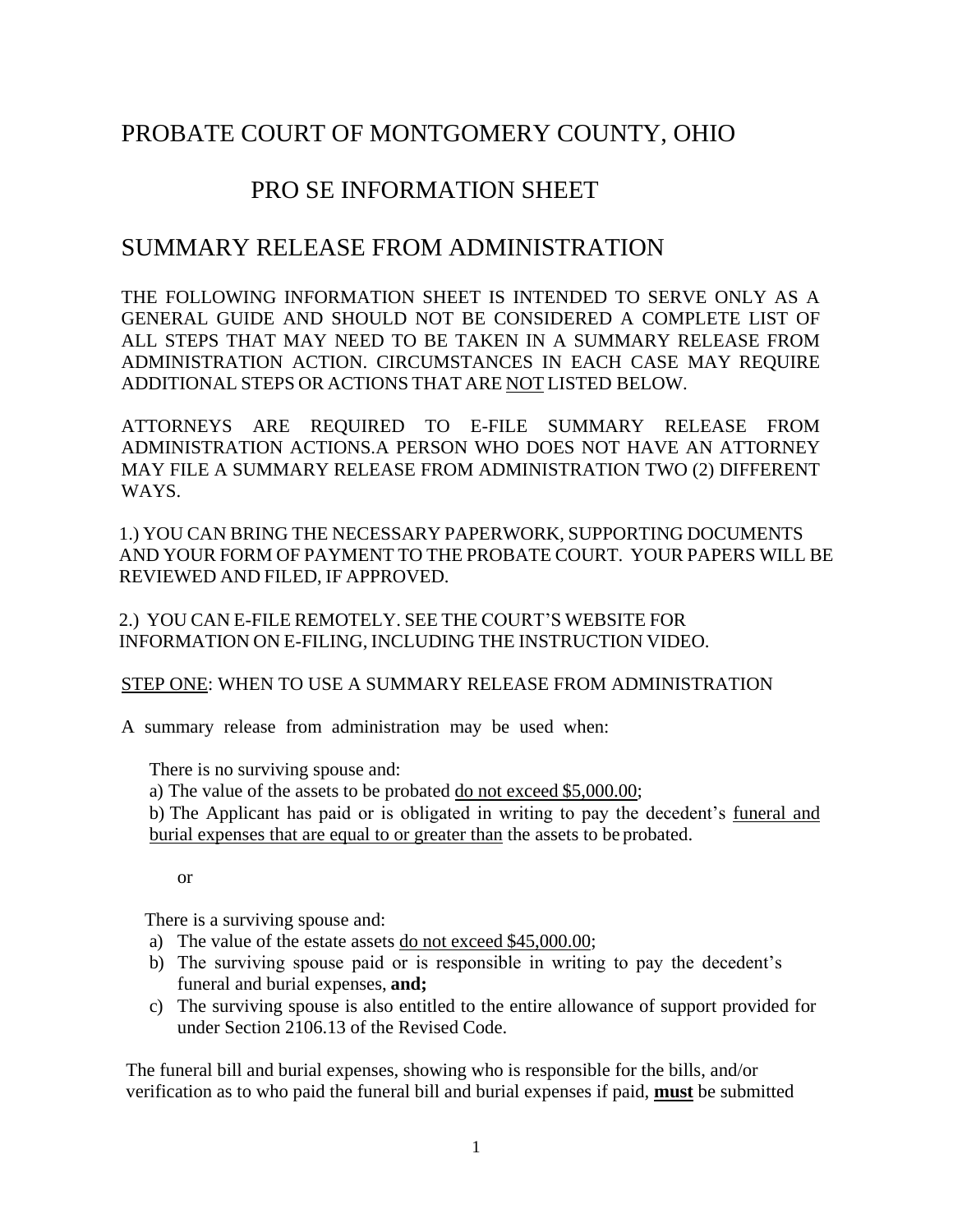with the Application.

If the decedent made a Will the original Will should be submitted to the probate court.

A certified copy of the death certificate **must** be submitted.

The decedent's obituary should be reviewed to insure that all family members, who are entitled to inherit, are listed on the Form 1.0 that is filed with the Application.

## **STEP TWO**: ASSETS SUBJECT TO PROBATE

You must determine the assets that must pass through Probate Court.

Generally, any asset held solely in the name of the person who has died must pass through the probate process.

Assets held in a joint survivorship form, payable on death form or in a transfer on death form are generally not subject to the probate process.

Assets, such as life insurance, that are paid to a named beneficiary generally do not have to pass through the probate process as long as the named beneficiary survived the decedent.

## **STEP THREE**: DETERMINING THE VALUE OF PROBATE ASSETS

Once you have determined the assets that have to pass through the probate process, you must value these assets.

Bank accounts are valued by using the balance in the account on the date of death. Be careful with checking accounts as there may be outstanding checks that have not cleared the bank. Also, be careful if the deceased person was receiving social security payments as the last check may have to be repaid to the government. You **must** submit a copy of the last account statement or a statement from the bank to verify the balance in the account at the time of death.

Stocks that are publicly traded can be valued using the closing value for the stock on the date of death. The local library or the internet may be used to locate these values for the date of the person's death. Use the opening value on Monday if the person died on Saturday or Sunday. **A copy of all stock certificates must be presented.** If the stock is in **book form a statement that lists the current stocks must be submitted**.

If the real estate is located in Montgomery County, you can find the tax value on the following website: [www.mcrealestate.org.](http://www.mcrealestate.org/) If you use the county tax value a copy of the Auditor's valuation **must** be submitted with the Application. If you wish you can also have the real property appraised by a court approved appraiser. A list of approved appraisers can be found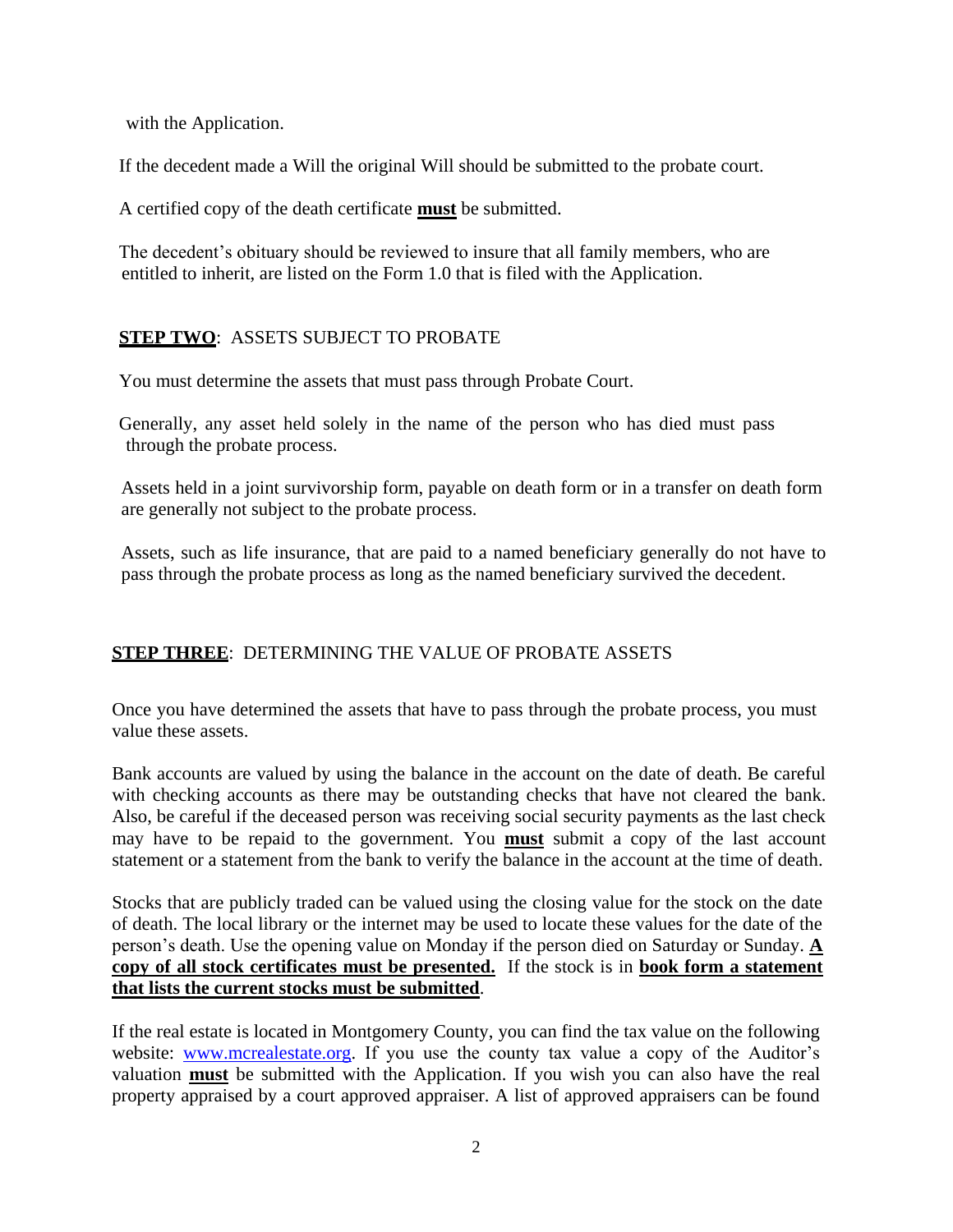on the Court's website under General Resources. You **must** submit a copy of the deed for any real property.

Motor vehicles may be valued by using the average trade-in book value for the vehicle or you can have the vehicle valued, in writing, by a local car dealership. You can obtain the book value for the vehicle on the internet or the public library from any nationally recognized service such as NADA or Kelly. You **must** submit a copy of the computation of value used to value the vehicle. A copy of the title or registration for all motor vehicles **shall** also be submitted.

The Applicant should also bring to the Probate Court the additional documents that apply that are listed on the Documents That May Be Needed form that you can access on this website.

The Applicant must bring cash, money order or cashier's check to pay court costs. The Court does not accept personal checks. For a convenience fee of \$1.80, you may use Visa, Discover Card, Master Card or American Express to pay court costs.

#### **STEP FOUR:** COMPLETING THE PROBATE FORMS

ALL FORMS MUST BE COMPLETED IN INK OR TYPEWRITTEN IF THE FORMS ARE GOING TO BE PRESENTED IN PERSON AT THE COURT. THE FORMS MUST BE LEGIBLE AND MEET THE COURT'S STANDARDS TO IMAGE. THE COURT MAY REJECT ANY FORM THAT DOES NOT MEET THESE STANDARDS.

The Applicant must complete the following Standard Probate Forms to file a summary release from administration:

 1. Form 5.10 – Application for Summary Release From Administration must be fully completed. THIS FORM MUST BE NOTARIZED OR SIGNED IN FRONT OF A DEPUTY CLERK.

 2. Form 1.0 – Surviving Spouse, Children, Next of Kin, Legatees and Devisees. The front side of this form lists the persons who would inherit if there is no Will. The backside of this form lists the persons named in any Will. Complete addresses **must** be provided. If a person is deceased please note this and list any children of the deceased person.

3. Form 5.11 – Entry Granting Summary Release from Administration.

 4. Form 12.0 - Application for Certificate of Transfer and Form 12.1 - Certificate of Transfer, if real estate is an asset of the estate.

 5. Form 2.0A – Notice of Deposit of Original Will – to be filed first *if* there is a Last Will and Testament. (E-filing only)

 6. Form 4.0A – Statement of Intention – this would need to be filed *if* you previously filed a Notice of Deposit of Original Will and your intentions have since changed as to what type of case you will be filing. (E- Filing only)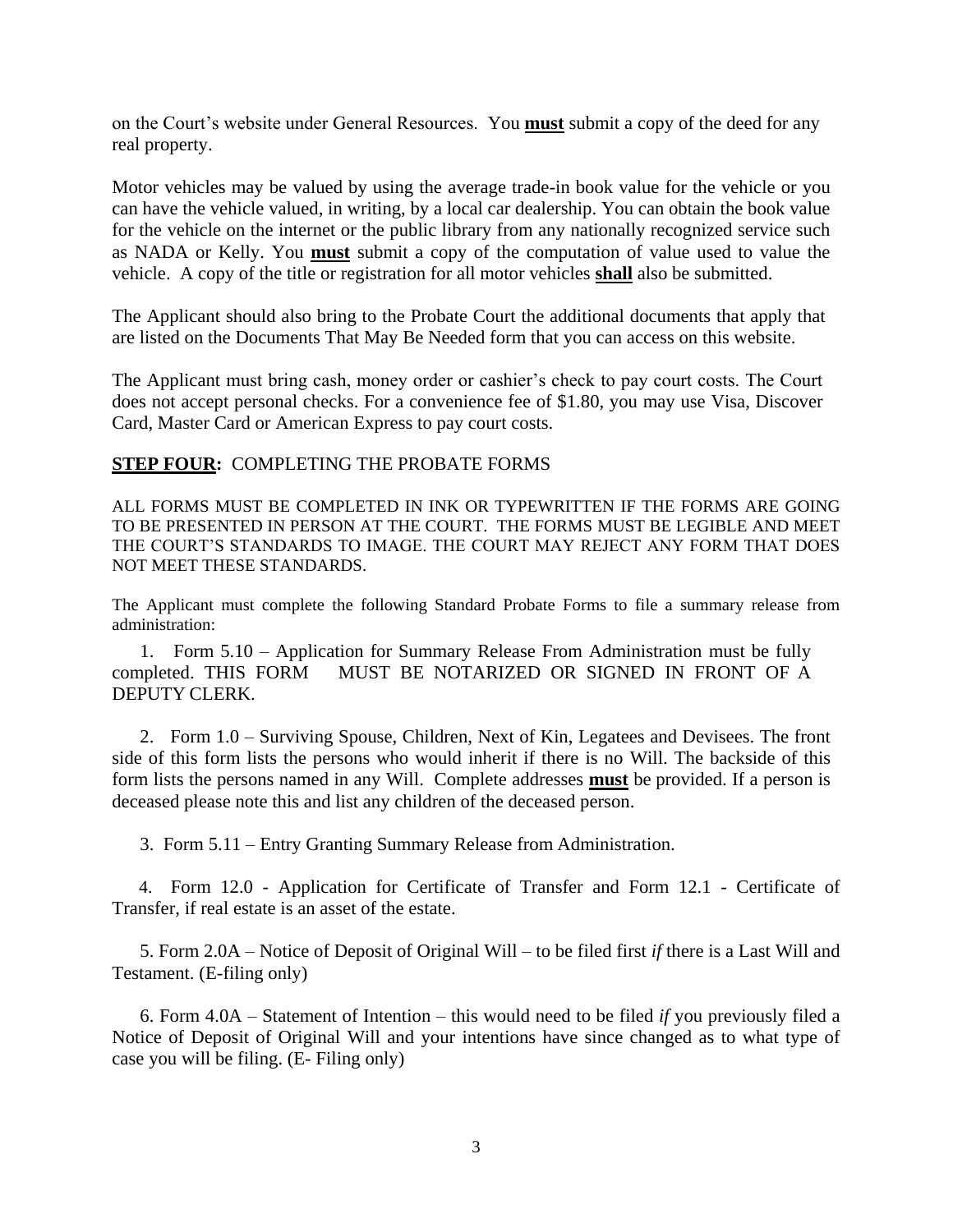#### **STEP FIVE**: WHEN ALL THE REQUIRED FORMS ARE COMPLETED

#### **ATTORNEYS ARE REQUIRED TO E-FILE.**

### **A PERSON WHO DOES NOT HAVE ANY ATTORNEY MAY FILE TWO (2) DIFFERENT WAYS**

1.**)** The forms can be taken in person to the clerk's counter at the Montgomery County Probate Court, 41 N. Perry Street, 2nd Floor, Dayton, Ohio 45402. Your case will be assigned to a Magistrate. You should then take your forms to the Magistrate's Office to be reviewed. Once the forms have been reviewed, if you have all of the necessary information and forms, and the forms are approved for filing, the papers will be submitted to the Judge for her approval and signature. The forms are then taken back to the Clerk's Office to be filed. Once signed and filed you Will receive certified copies either through the mail or by coming back to the Court to pick them up.

Court costs are due at the time of filing starting at \$73.00. However, the cost depends on what forms are actually filed. The Applicant must bring cash, money order, or cashier's check to pay court costs. The Court does not accept personal checks. For a convenience fee, you may use Visa, Discover Card, Master Card or American Express to pay court costs.

If you come to the Court in person you should be at the Court by 3:30 p.m. to have sufficient time to complete and to process your forms and to obtain approval of your papers before the Clerk's Office closing for new filings at 4:15 p.m.

# **OR** OR

#### **2.)** The forms can be E-Filed remotely using the following link. [http://www.mcohio.org/government/courts/common\\_pleas\\_court\\_-\\_probate\\_division/E-filing.php](http://www.mcohio.org/government/courts/common_pleas_court_-_probate_division/efiling.php)

If you choose to E-File and you have a Last Will and Testament, you will need to first present the original Will to the Court along with a Notice of Deposit of Original Will (Form 2.0A). You should bring the Will in person to the Court. You can mail the Will but it is not recommended.. Costs to file the Notice of Deposit of Original Will are \$5.00 plus \$1.00 for EVERY page of the Will. Once the Court receives the Original Will, the Court will originate a new case and you will be given a case number. At a later date, you will E-File all subsequent paperwork and pay for those filings at that time.

In filing this Notice of Deposit form, you are stating what your intentions are as to what type of case you intend to E-File. If for some reason after filing the Notice of Deposit your intentions change, you will need to E-File a Statement of Intention Form (4.0A) stating what your new intentions are. This allows you to receive the correct "Document Types" corresponding to the type of case you now intend to be E-File.